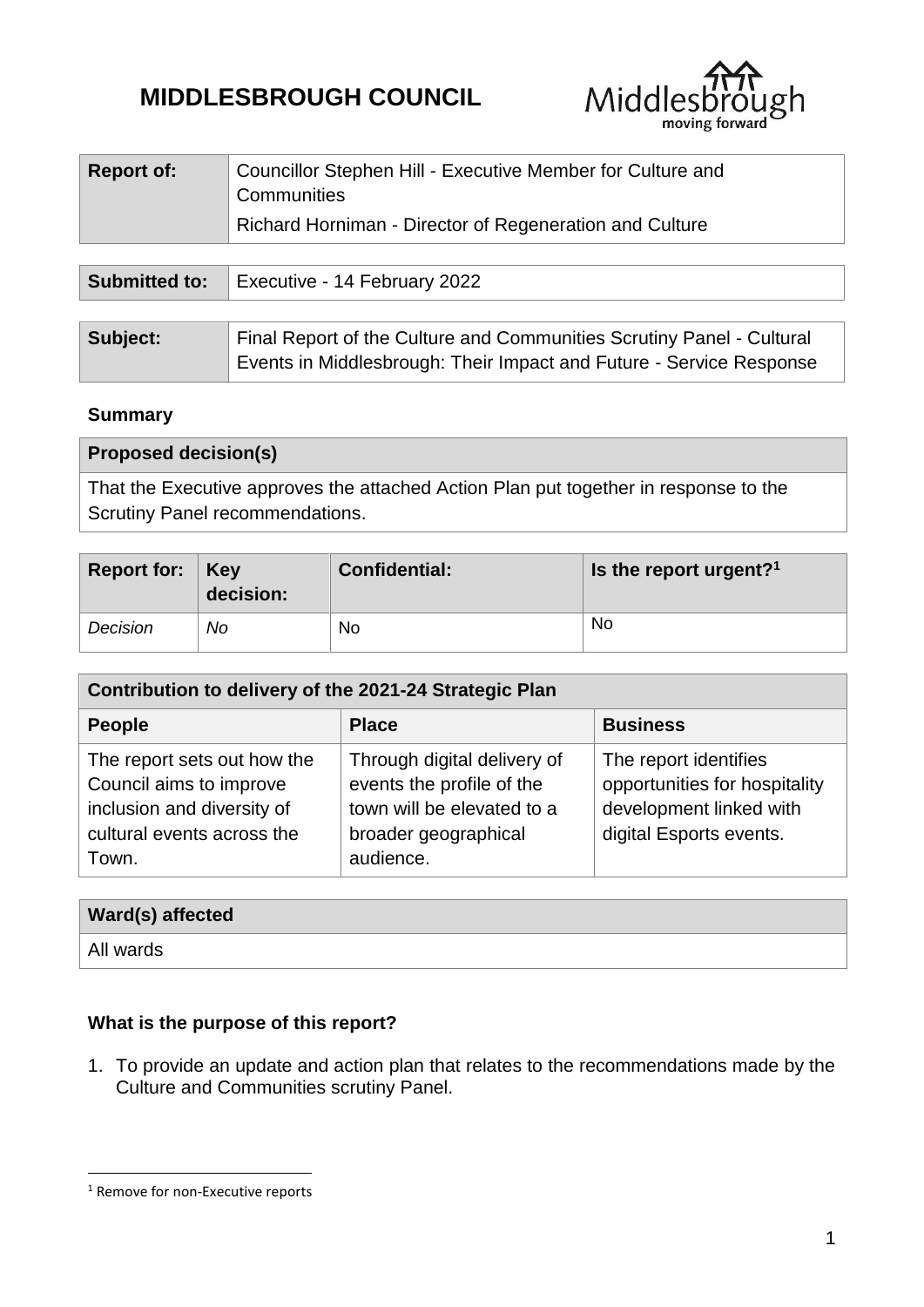#### **Why does this report require a Member decision?**

2. In line with the Council's constitution following approval of the "CULTURAL EVENTS" report by the Culture and communities Scrutiny Board on 15.11.2021 the recommendations of the scrutiny panel now need to be considered by the Executive.

## **Report Background**

3. The Scrutiny panel has undertaken a review of outdoor events delivery in Middlesbrough and provided a range of recommendations that relate to how they would like to see the event program developed in future years.

### **What decision(s) are being asked for?**

4. That the Executive approves the attached Action Plan put together in response to the Scrutiny Panel recommendations

#### **Why is this being recommended?**

5. It is a requirement that the Executive formally considers the Scrutiny Panel's report and confirms the service areas response to the Panel's accompanying action plan.

#### **Other potential decisions and why these have not been recommended**

6. Full details of what the Scrutiny Panel took into consideration when arriving at their recommendations are contained in the Scrutiny report (Appendix I).

#### **Impact(s) of recommended decision(s)**

7. The recommendations in the action plan will aim to maximise the impact of events and develop the program of activity delivered.

## *Legal*

8. No legal implications.

## *Financial*

9. The proposed actions do not at this stage create additional financial obligations, although some may lead to future requests for funding if they develop in a particular direction. These would be addressed at the time.

## *Policy Framework*

10.No implications for the Council's Policy Framework have been identified.

## *Equality and Diversity*

11.Equality and diversity issues would be considered as part of any future programme as and when any specific schemes/ projects are progressed. This would include Impact Assessments where required.